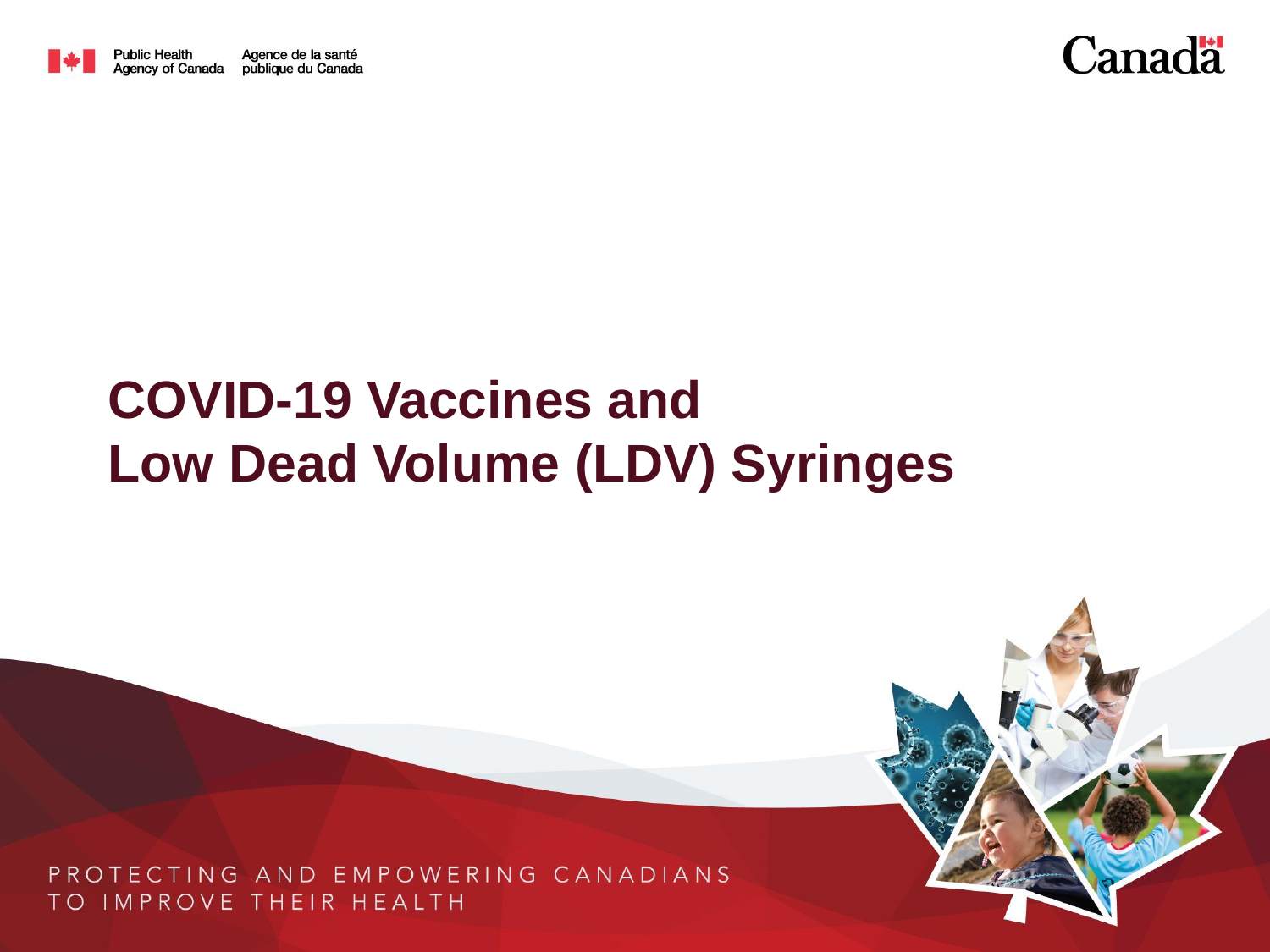### **Change in doses per vial of Pfizer-BioNTech vaccine**

- Health Canada has authorized a change in the number of doses per vial in the Pfizer-BioNTech product **from 5 to 6**
- The volume of vaccine in the vial is **0.45 mL** to which **1.8 mL** of normal saline diluent is added for a total of **2.25 mL**
- Each dose of Pfizer-BioNTech vaccine is 0.3 mL so should be able to obtain 6 doses as long as:
	- Diluent is added at 1.8 mL and each dose is 0.3 mL
	- Little vaccine is left in the injection equipment
	- Little wastage in drawing up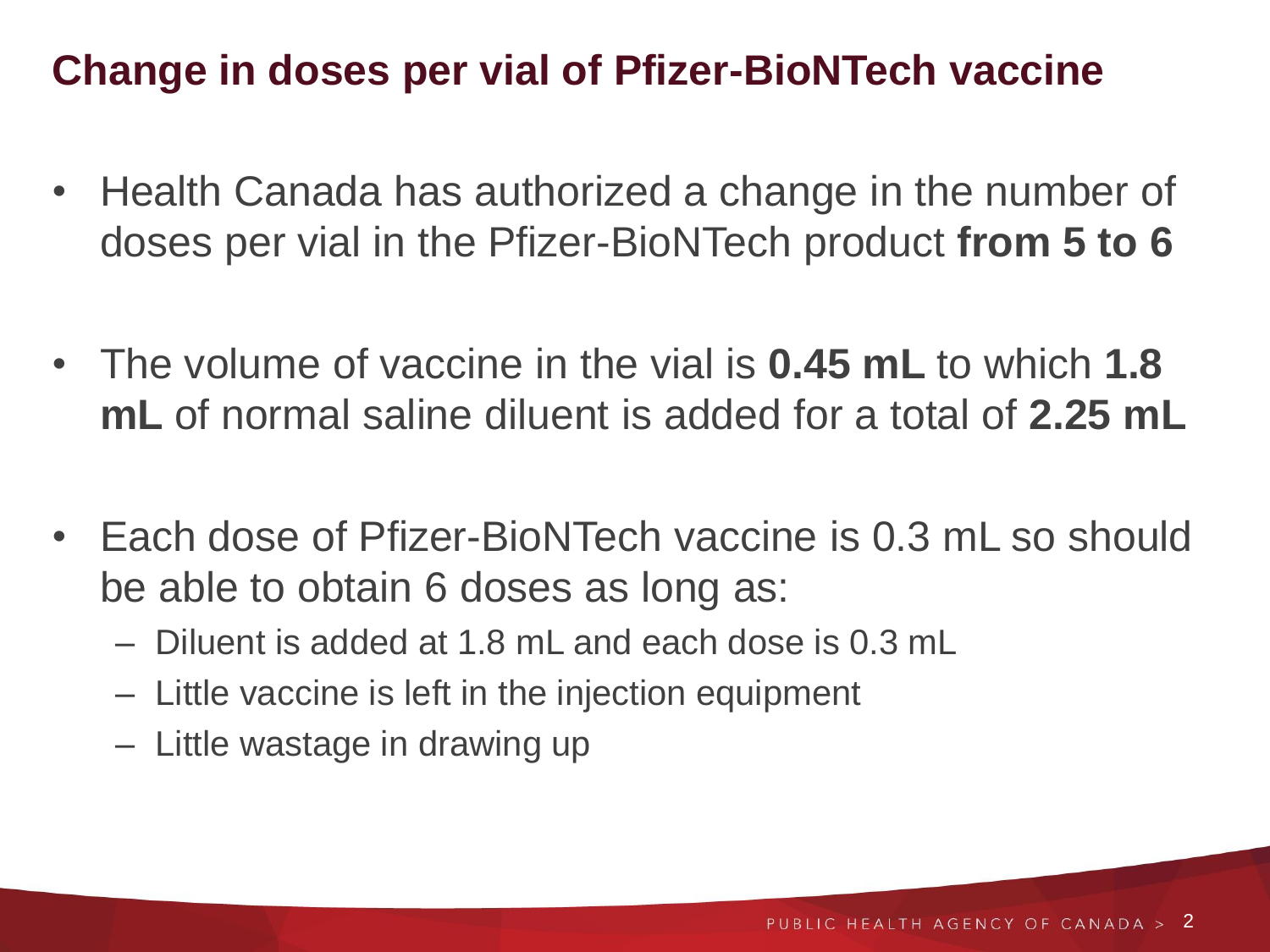#### **Methods to support withdrawing 6 doses per vial**

- Diluent is add at 1.8 mL and each dose is 0.3 mL
	- Use of a 1.0 mL syringe will help with drawing up 0.3 mL dose
- Little vaccine is left in the injection equipment
	- Use of low dead-volume syringes or needles will limit the volume of vaccine left in the syringe or needle
	- A sufficient supply of low dead space syringes has been secured
- Little wastage in drawing up
	- Keep needle in vial when adjusting dose or expelling air bubbles
	- Consistent health care provider dedicated to drawing up vaccine, if possible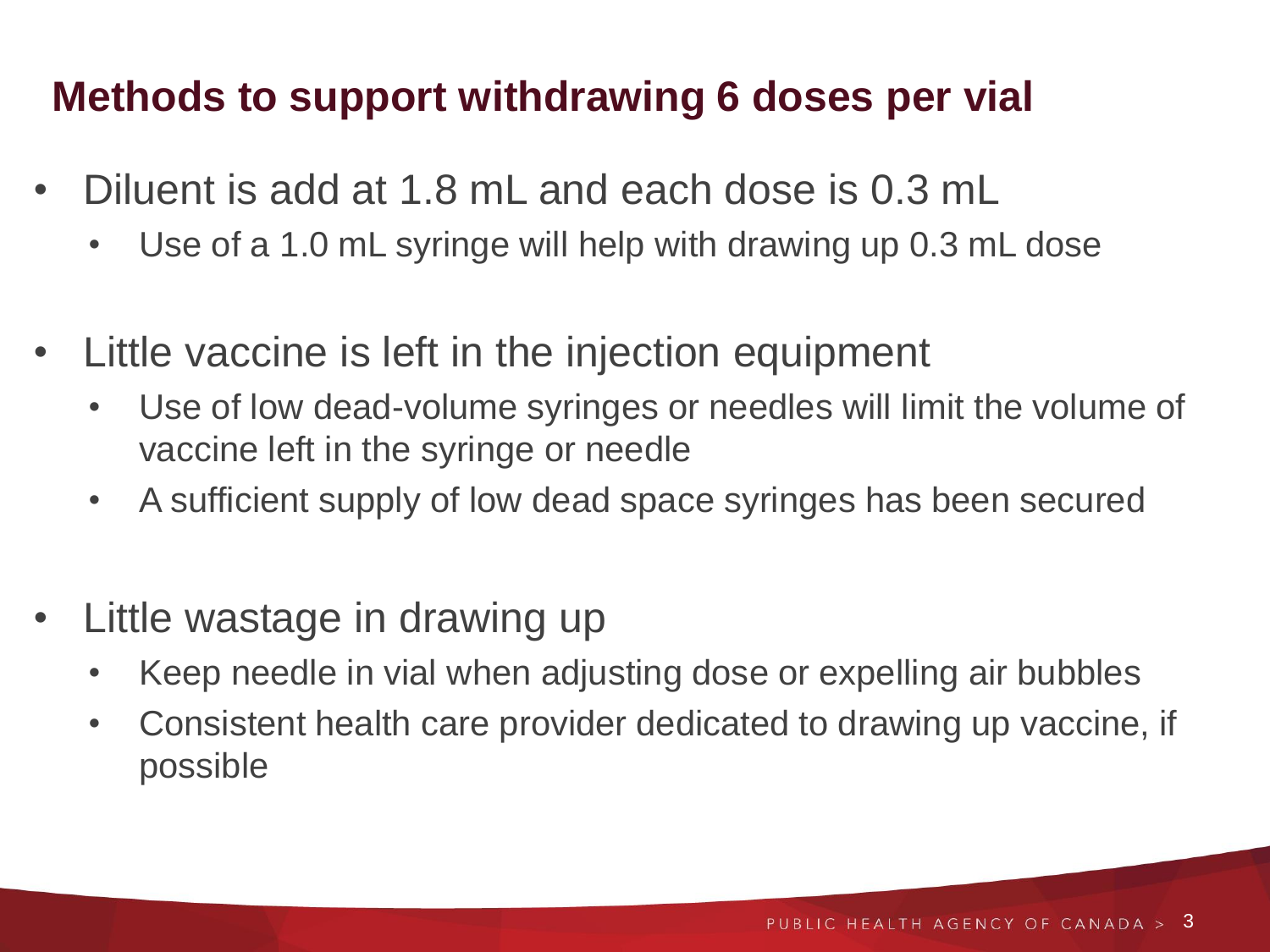## **Low Dead Volume Syringes**

Low Dead Volume (also called low dead-space) is the amount of fluid remaining within the syringe and needle after injection is completed



**In the absence of the LDV syringes a regular 1ml syringe or a 3 ml syringe is still usable. Vaccine should not be withheld in the absence of the LDV syringes**

Figure from Zule *et al* Harm Reduction Journal (2018)